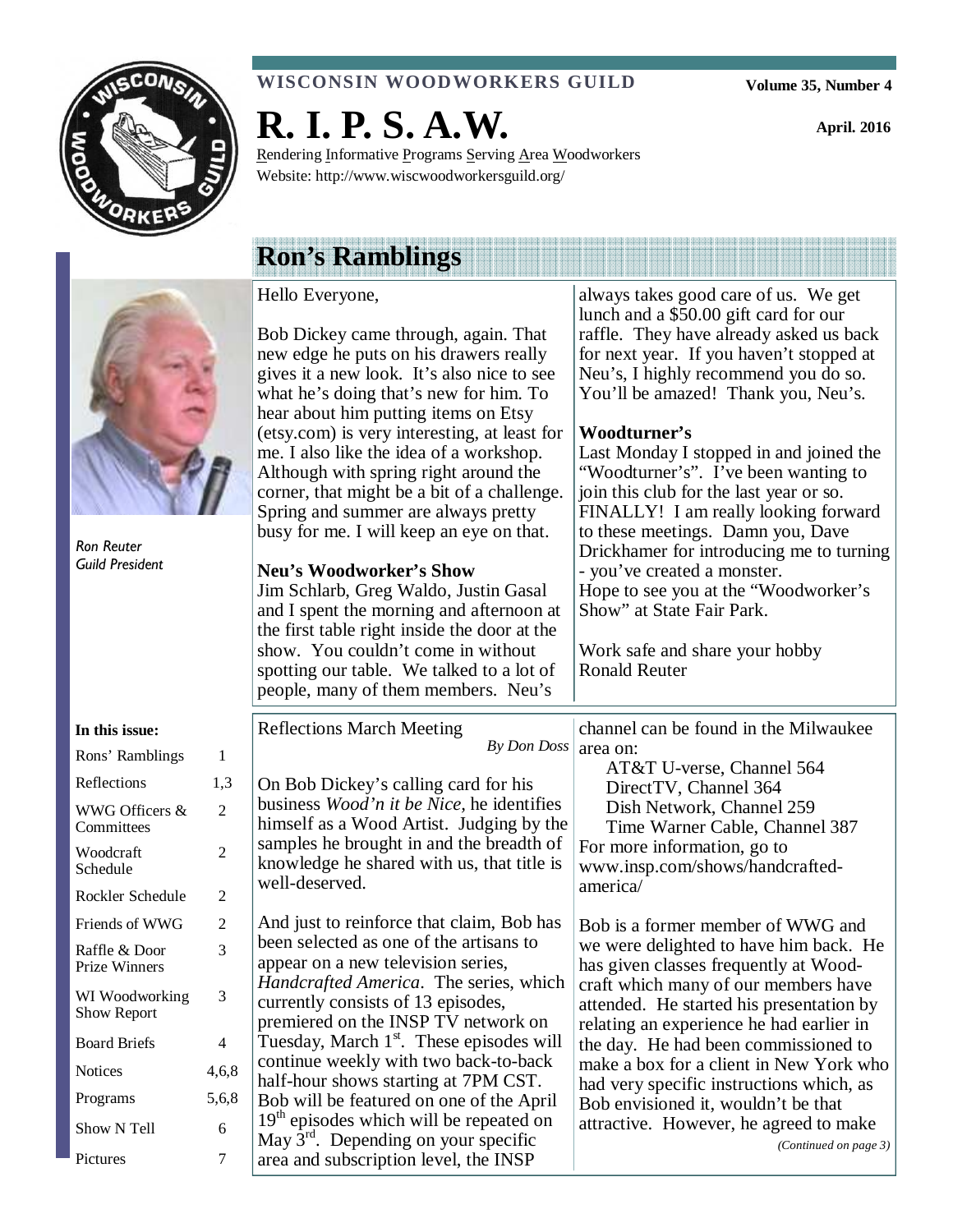|  |                                                                         | <b>WWG Officers</b>                                                                                                                                                                               |                              | <b>Woodcraft Class Schedule - Tuition assessed</b>                                                                                                             |  |
|--|-------------------------------------------------------------------------|---------------------------------------------------------------------------------------------------------------------------------------------------------------------------------------------------|------------------------------|----------------------------------------------------------------------------------------------------------------------------------------------------------------|--|
|  | <b>President</b>                                                        | <b>Ron Reuter</b><br>ronbo439@yahoo.com                                                                                                                                                           | 262/784-5877                 | Basic Cabinet Construction 6/7 with Chris<br>Kraemer, Tue, Apr 5, 6pm - 9pm                                                                                    |  |
|  | <b>Vice President</b>                                                   | <b>Greg Waldo</b><br>Waldog1050@sbcglobal.net<br><b>Andy Wagner</b><br>yxandy2001@sbcglobal.net<br><b>Ken Ochs</b><br>kochs@wi.rr.com                                                             | 414/769-1553                 | Basic Cabinet Construction 7/7 with Chris                                                                                                                      |  |
|  | <b>Treasurer</b>                                                        |                                                                                                                                                                                                   | 414/327-7505<br>262/782-2135 | Kraemer, Tue, Apr 19, 6pm - 9pm<br>Woodworking For Women with Dan                                                                                              |  |
|  | <b>Secretary</b>                                                        |                                                                                                                                                                                                   |                              | McClanahan, Mon & Wed, Apr 4 & 6, 6pm -<br>9pm                                                                                                                 |  |
|  | Program                                                                 | <b>Jay Pilling</b><br>Jaypilling537@gmail.com                                                                                                                                                     | 414/425-5692                 | Turn a Lever-Action Pen with Melanie Wegner,<br>Thurs, Apr 7, 6:00pm - 9:00pm                                                                                  |  |
|  | <b>WWG Committees</b>                                                   |                                                                                                                                                                                                   |                              | Basic Router Techniques with Dan McClanahan,                                                                                                                   |  |
|  | <b>Toy Chairman</b> Norm Lange                                          | glfinman@wi.rr.com                                                                                                                                                                                | 920/474-7183                 | Thurs, Apr 14, 6:00pm - 9:00pm                                                                                                                                 |  |
|  | <b>Raffles</b>                                                          | <b>Jim Schlarb</b>                                                                                                                                                                                | 262/968-4830                 | Jointer-Planer-Table Saw with Dan McClanahan,<br>Mon, Apr 18, 6:00pm - 9:00 pm                                                                                 |  |
|  | Membership                                                              | <b>Kevin Seigworth</b>                                                                                                                                                                            | 262/470-8916                 |                                                                                                                                                                |  |
|  | <b>Publications</b>                                                     | kseigworth@wi.rr.com<br><b>Leila Crandall-Frink</b>                                                                                                                                               | 414/453-4118                 | Wood Finishing with Kevin Seigworth, Sat, Apr<br>23, 9:30am - 3:30pm                                                                                           |  |
|  |                                                                         | leila.frink@gmail.com                                                                                                                                                                             |                              | Woodworking For Women with Dan                                                                                                                                 |  |
|  |                                                                         | <b>Don Doss</b><br>FourPartHarmonyt@att.net                                                                                                                                                       | 414/281-2854                 | McClanahan, Sun, Apr 24, 10:30am - 2:30pm                                                                                                                      |  |
|  | <b>Audio/Video</b>                                                      | <b>Jerry Anson</b><br>janson@wi.rr.com                                                                                                                                                            | 414/453-4537                 | For further details, call Woodcraft: 262-765-<br>6770. Woodcraft is located at 14115 W.                                                                        |  |
|  |                                                                         | <b>Tom Hipsak</b><br>thipsak@wi.rr.com                                                                                                                                                            | 262/865-8512                 | Greenfield Ave., New Berlin                                                                                                                                    |  |
|  |                                                                         | <b>Rockler Class Schedule - Tuition assessed</b>                                                                                                                                                  |                              | Beginner Bowl Turning with Gary Datka, Sat, Apr                                                                                                                |  |
|  | Intermediate Scroll Saw with Matt, Sat, Apr 2,<br>$1pm - 6pm$           |                                                                                                                                                                                                   |                              | 24, 11:30am - 3:30pm<br>Make 'n Take Custom Keepsake Box, Fri, Apr 29,<br>$1pm - 4pm$                                                                          |  |
|  |                                                                         | Make 'n Take Ice Cream Scoop, Wed, Apr 6, 5pm                                                                                                                                                     |                              |                                                                                                                                                                |  |
|  | $-6:30pm$                                                               |                                                                                                                                                                                                   |                              | <b>Rockler Demonstrations</b>                                                                                                                                  |  |
|  | Spindle Turning Fundamentals with Gary Datka,<br>Sat, Apr 9, Noon - 3pm |                                                                                                                                                                                                   |                              | 4/2 Knife Making, 11am                                                                                                                                         |  |
|  |                                                                         | Acrylic Pen Turning with Gary Datka, Wed, Apr                                                                                                                                                     |                              | 4/9 Dust Collection & Cord Management - 11am                                                                                                                   |  |
|  | $13,1$ pm - 6pm                                                         |                                                                                                                                                                                                   |                              | 4/12 Advanced Scroll Saw Techniques - 5pm                                                                                                                      |  |
|  | Make 'n Take Knife, Fri, Apr 15, 1pm - 4pm                              |                                                                                                                                                                                                   |                              | 4/16 Rockler Shutter Jig 11am                                                                                                                                  |  |
|  | $1pm - 6pm$                                                             | Advanced Scroll Saw with Matt, Sat, Apr 16 & 23,                                                                                                                                                  |                              | 4/23 Wood Finishing Basics - 11am                                                                                                                              |  |
|  |                                                                         | Candle Holder Turning with Gary Datka, Sat, Apr                                                                                                                                                   |                              | 4/26 Basic Scroll Saw Techniques - 5pm                                                                                                                         |  |
|  | 9, 9:30am - 12:30pm                                                     |                                                                                                                                                                                                   |                              | $4/40$ SawStop - 11am                                                                                                                                          |  |
|  | 4pm                                                                     | Make 'n Take Floating Shelf, Fri, Apr 22, 1pm -                                                                                                                                                   |                              | For further details, call Rockler: 414-774-1882.<br>Location: 1725 S 108th St, West Allis                                                                      |  |
|  |                                                                         |                                                                                                                                                                                                   |                              |                                                                                                                                                                |  |
|  |                                                                         | <b>Friends of the Wisconsin Woodworkers Guild</b><br><b>Homestead Finishing Products, Cleveland, OH</b><br>(216) 631-5309 www.homesteadfinishing.com<br>Rockler's (The Woodworker's Store) 1725 S |                              | 108th St, West Allis, (414) 774-1882<br>Woodcraft, 14115 W. Greenfield Ave New<br>Berlin, WI 53151 Phone: (262) 785-6770<br><b>Woodline USA</b> (800) 472-6950 |  |
|  |                                                                         |                                                                                                                                                                                                   |                              |                                                                                                                                                                |  |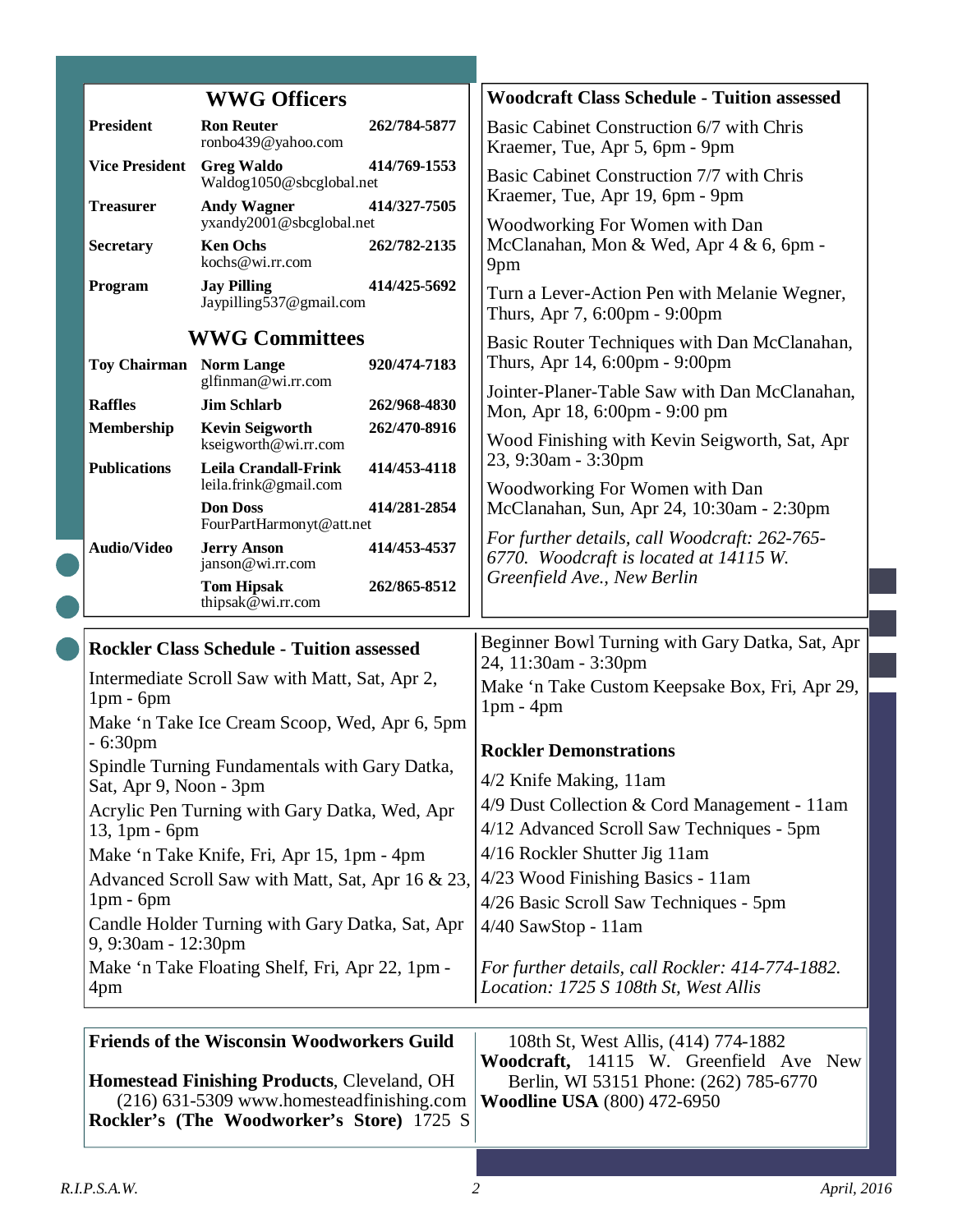#### *(Continued from page 1)*

the box and was astounded by how well it turned out. Just proving that "the customer is always right!"

Bob brought in a number of samples of his work demonstrating that he has a keen knowledge of inlays, joinery and finishing. The only way I can see myself doing such fine work is in my dreams!

One of the problems Bob has had to overcome is preventing damage to his work while it's being shipped to distant places. This has caused him to learn how to repair such damage, usually with the aid of steam. To help prevent further such issues, he has settled on packaging the boxes with shock absorbing Styrofoam bumpers at each corner and using heavy corrugated boxes. Another problem that perplexed him for some time is the expansion and contraction of the wood.

In addition to the completed boxes he brought, Bob also brought a box that was dry-fitted which he was able to disassemble. This allowed him to describe the steps in producing the box. With regard to size, Bob subscribes to the Golden Ratio: 1 x 1.6. He finds this to give a much warmer look than square boxes or even boxes that approach a boxy ratio. He also finds that getting outside the Golden Ratio tends to start making the box look a bit gaudy. There are exceptions, though, such as when a box is being made to hold a specific item.

Bob shared his preference for some specific tools he uses. His favorite is his INCRA Gauge, #01J21

which he finds himself using repeatedly every day. Among its many uses, it is a precision measuring and marking gauge, a freestanding depth-of-cut gauge, a fence alignment gauge ad a center finder. He also is a believer in INCRA's Router Table System, Model LS25WFNSYS, which includes patented lead screw technology for precise positioning. Not wanting to leave other tool manufacturers behind, he also touted the Freud P410 Premier Fusion 10" 40-tooth tablesaw blade with PermaShield Coating.

There are some books on box making which Bob is quick to recommend. One is *Box Making Basics* by David Freedman and the other is *Box Making* by Doug Stone.

Bob referred us to his blog site, www.artnabox.com. There, you'll find a picture of his shop in Wisconsin. You'll also find additional pictures of his handywork as well as how to make the box legs he uses on some of his boxes. And check out his downloads – awesome!

Bob continues to offer demonstration workshops as well as a hands-on workshop. The later allows students the opportunity to make a box that they can take home and finish at their leisure. Jay Pilling, our Activity Chairman, asked for a show of hands of those who would be interested in this workshop. At least 10 hands shot up, showing the very favorable impression Bob left with our audience. Well done, Bob! Jay will be putting a sign-up sheet out for the workshop. Be sure to let Jay know if you're interested!

## **For Sale**

60-80 burls, small to large and a couple of jumbos. Contact Ron Hinderman 262-549-9614, r\_hinderman@sbcglobal.net

#### **March Raffle & Door Prize Winners**

Raffle winners were Craig Baltz, George Henderson, Tom Hipsak, Lyle Husar, Norm Lange, Jim Murphy, Ron Pederson (2), Jay Pilling (2), and Greg Waldo (2). Congratulations to all the winners.

Door prize winners were Dave Barber, Dale Kehoss, Ron Reuter, Carl Szopinski, and Larry Teufel. Congratulations and Happy Shopping to all the winners.

#### **2016 WISCONSIN WOODWORKING SHOW**

I am happy to report that this year's Woodworking Show was excellent for us. At last count, we have 15 new members. I was told that this might have been a record, at least in recent years. A big "THANK YOU" to all who volunteered and to Justin for coordinating the whole thing. The time I was there seemed to be very busy, and I met a lot of very nice people. It seemed the size of the show grew just a little from last year or maybe I just want it to be bigger. As usual, there were more items I wanted then money in the check book. I picked up a few tips at a couple of the seminars that I'm sure will help me in my shop. I hope all the clubs did well and picked up new members. Looking forward to next year!

Ronald Reuter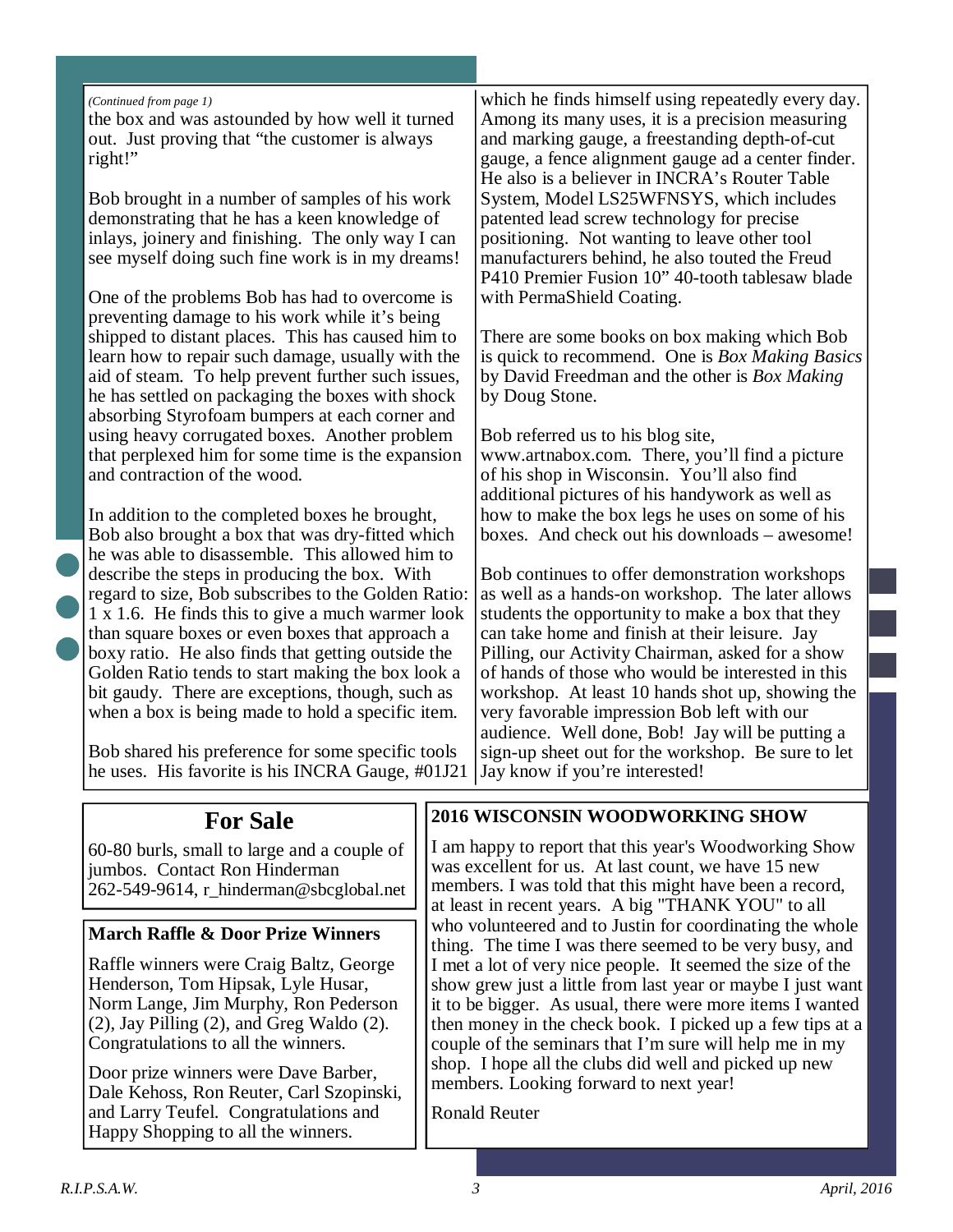#### **Wisconsin Woodworkers Guild Board Briefs – March 3, 2016**

**Attendees:** Ron Reuter, Greg Waldo, Jay Pilling, Don Doss, Kevin Seigworth, Andy Wagner, Norm Lange, and Ken Ochs

**Treasury Balance:** \$7,519.50

**Membership:** Paid 2016 membership is at 94 members

**Secretary:** Sixty-three (63) members/guests attended the March meeting. The nonstock corporation annual report was filed this month.

**Other: The regular April Guild meeting will be on Friday, April 8th,** with a paid admission seminar on Saturday. The originally planned speaker for the March meeting will be rescheduled (Sept?). Links to related organizations such as carver and turner clubs will be added to the WWG website.

The amount of toys produced and donated each year was discussed. A budget of \$1,000.00 was authorized for toys this year.

A reminder that all items for publication in the Ripsaw should be sent to both Leila Crandall-Frink (leila.frink@gmail.com) and Don Doss (FourPartHarmony@att.net).

Respectfully Submitted, Ken Ochs

#### **Notice:**



 This is an open invitation to anyone who would like to participate in the 26th Annual Carving Show, presented by Kettle Karvers Klub, Inc. Please contact Bob Lawrence 920 - 458 - 4947 for information on tables. I believe the cost per table is \$20.

We are also looking for people who wish to demonstrate their wood related skills. Again, contact Bob. Thanks.

Saturday April 16, 2016 1202 S. Wildwood Ave, Sheboygan 10:00 a.m. to  $4:00$  p.m. **Call Bob Lawrence 920-458-4947** www.kettlekarvers.org

Gary A Emerich

| <b>Woodworkers Gym</b>                                                                            | equipment from respected manufacturers like          |
|---------------------------------------------------------------------------------------------------|------------------------------------------------------|
| Guild member Dan Meissner announced at our                                                        | SawStop, Powermatic, JET, Grizzly, Kreg and          |
| February meeting that his new public-access                                                       | Milwaukee Tool, The Woodworker's Gym is fully        |
| woodworking shop, The Woodworker's Gym is                                                         | equipped to serve both the hobbyist                  |
| now open. He is looking for part time shop                                                        | and                                                  |
| monitors and to tap into the vast experience of                                                   | professional woodworker.                             |
| other Guild members. Please find some time to                                                     | Project-specific classes for woodworkers of all      |
| stop by, tour the facility and chat. Dan is offering professional furniture makers and craftsmen. | skill levels are also available, taught              |
| a 10% discount on memberships and classes to                                                      | by <sub>l</sub>                                      |
| Guild members. Call 262-373-9411 for more                                                         | The Woodworker's Gym is located at 3220 N.           |
| information.                                                                                      | 126th St. in Brookfield, just a half-mile west of I- |
| Need more space or better equipment to complete                                                   | 41/US-45 on Burleigh Rd., open Tuesday-Sunday        |
| your projects? Do you prefer to work alongside                                                    | beginning at 11 a.m.                                 |
| fellow woodworkers or just don't want to deal                                                     | Stop by for a tour. For membership information,      |
| with the mess? The Woodworker's Gym is the                                                        | visit us online at TheWoodworkersGym.com or          |
| place for you.                                                                                    | contact Dan Meissner at 262.373.9411.                |
| With<br>\$80,000<br>professional-grade<br>over<br>$\ln$                                           |                                                      |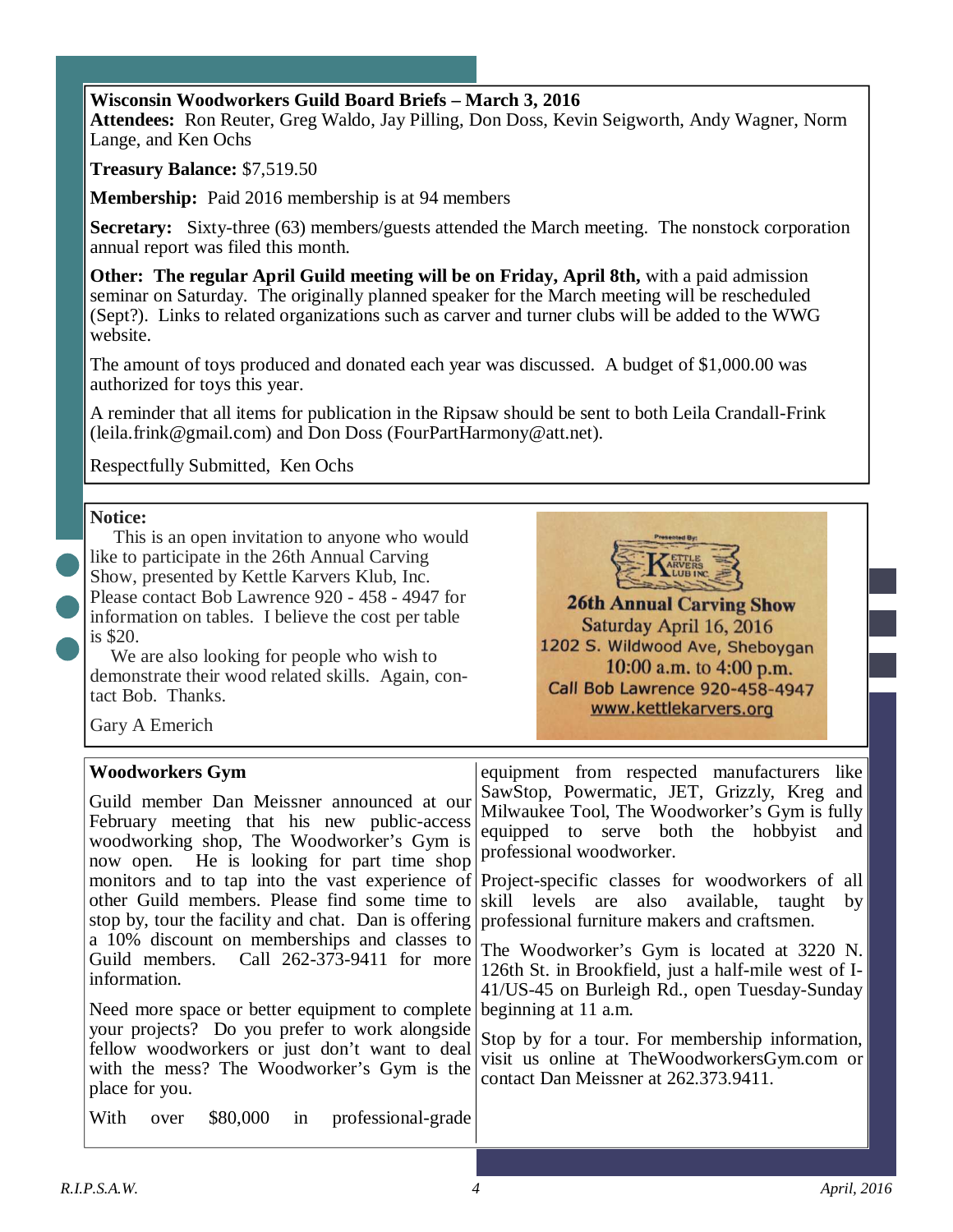#### **April Program Speaker Notes**

 Mitch Kohanek will be our program speaker and demonstrator on Friday April 8 and Saturday April 9. Mitch is the preeminent wood finishing teacher in the country. He taught at and led the National Institute for Wood Finishing program at Dakota County Technical College (DCTC) in Minnesota for 35 years. His graduates have become the best professional finishers and restoration artists in the country. They include former WWG speakers Audrey Vincent and Bill Robillard. Mitch teaches several finishing classes at Marc Adams school of woodworking.

 Here is what Mitch said about what he does: "When I am teaching about finishing wood, I use the analogy that wood finishing is like playing chess. You can't really play the game of chess unless you understand the power of the pieces. If you lose a piece, you learn to play the game without it. All of the materials you have on the shelf at the store are the wood finishers chess pieces. Most of the information they need to learn is on the back side of the container and not the

label in the front. I enjoy taking some of the fear out of finishing."

 On Friday night Mitch will present pictures of the classes and projects accomplished at DCTC. He will also present the "Six Steps to a Fine Finish".

 The Saturday workshop will run from 9:15am to 4:45pm at Woodcraft. The store opens at 9 and closes at 5. The cost of the workshop for members is \$50. Mitch will be demonstrating with finishing products and will cover the following topics:

- Wood Finishing Terminology
- Establishing a Finishing System
- Wood Nomenclature
- Surface Prep
- Coloring Agents
- Sanding Sealers/sealers
- Topcoats
- Tools for applying coatings: rags, brushes, spraying
- Glazes and Toners
- Grain Pore Fillers
- Rubbing out the Finish

# **JEWELRY BOX WORKSHOP**

WWG is considering a Jewelry Box Workshop with Bob Dickey as he described in his presentation on Thursday, March  $3<sup>rd</sup>$ . There are two options. The first is a hands-on workshop where each class member would build a jewelry box similar to the one pictured. This class would require two very full days (a couple of consecutive Saturdays, Sundays, or a mix) and could serve a maximum of six students. The cost for this workshop is \$260, including all materials.

A second option is a one-day class in which Bob builds a jewelry box, demonstrating all the steps and tools involved, but attendees do not. Because no materials are involved, the cost for this class would be \$85.

The date(s) and times of either the workshop or class has yet to be determined and would necessarily be based on Bob's availability as well as that of the venue. If you are interested, **please contact Jay Pilling and specify which option suits you**. At the time of this writing, Bob is relatively flexible after the last week in April, and July 24 -

31. The second weekend in August is out, as is October 28 - November  $8<sup>th</sup>$ .



#### **Kettle Moraine Hardwood Mill Tour**

The tour at Kettle Moraine Hardwood Mill is set for Saturday, May 14, 2016. It will start at 9:00am and will last anywhere from 2 to 3 hours, depending on how many questions are asked. The saw may or may not be running - it all depends on their workload. How many of you have ever seen a 52" circular saw blade?

 The tour will cover the sawing area, stacking and sorting, plus the drying kiln, and the warehouse. Don't forget to bring your own Personal Protection Gear! You'll also get to spend time (and money) in the showroom.

 Sign-up started at the March meeting. There are still some openings but sign up soon so you won't miss out. Carpooling highly recommended.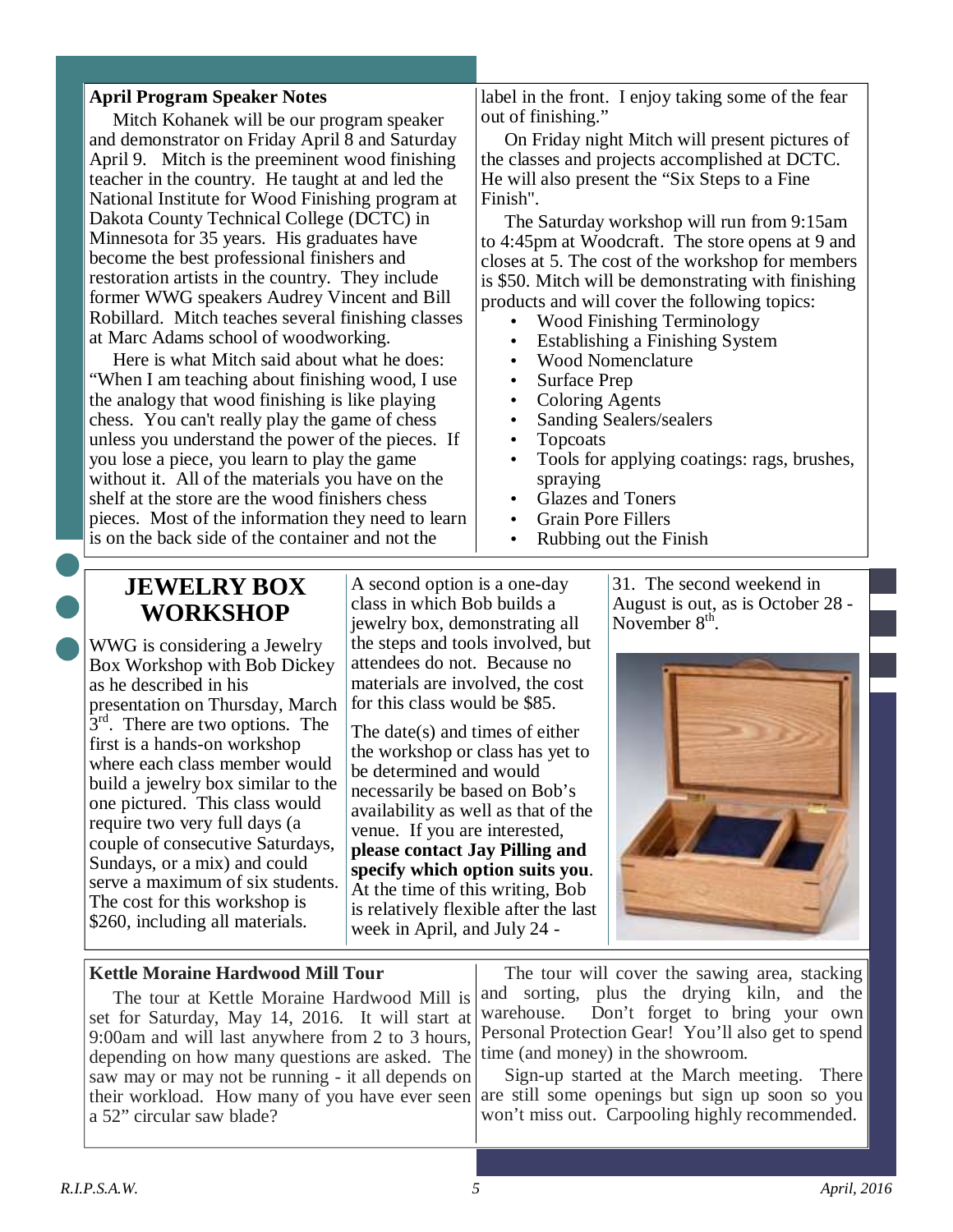| <b>May Program Speaker Notes</b> | Although Moso Bamboo is used       | newer technologies, Peter has     |
|----------------------------------|------------------------------------|-----------------------------------|
| At Strub's Woodcrib, Peter Strub | extensively at Stub's Woodcrib,    | recently discovered liquid resins |
| and company only work with the   | they also work with other exotic   | and mineral inlays. Through       |
| finest materials. Their staple   | woods. With over 15 years expe-    | these, he's incorporated a whole  |
| product is their cutting boards  | rience in this area, Peter has     | new look into some of his work.   |
| crafted from endgrain Moso       | come to appreciate the enormous    | He's also begun working with      |
| Bamboo. These are fabricated     | variations, complexities and       | aniline dyes and metal oxidized   |
| using food-safe glues and fin-   | beauty of these woods. Through     | patinas. These additions have     |
| ished with food-safe mineral oil | their use, Peter has created serv- | unleashed a whole new realm of    |
| and bees wax. Why bamboo, and    | ing trays, trivets, turnings, wall | artistic freedom.                 |
| more specifically, why Moso      | art, and his Mantel Clock Collec-  | Are you ready for some inspira-   |
| Bamboo? Peter will give us an    | tion.                              | tion? Don't miss Peter's presen-  |
| in-depth explanation in May!     | Always keeping his eye out for     | tation at our May meeting!        |

#### **Notice:** For sale items now on WWG Website.

There is a new section on our WWG Website, updated regularly by our webmaster, Dave Steingart. Check it out at http://wiscwoodworkersguild.org/ForSaleETC.html. Although the listings are screened for interest to our members, WWG is not responsible for the accuracy of the listings or for the quality of the products. Caveat emptor - "Let the buyer beware". Thank you Dave.

## **Show and Tell - March 2016**

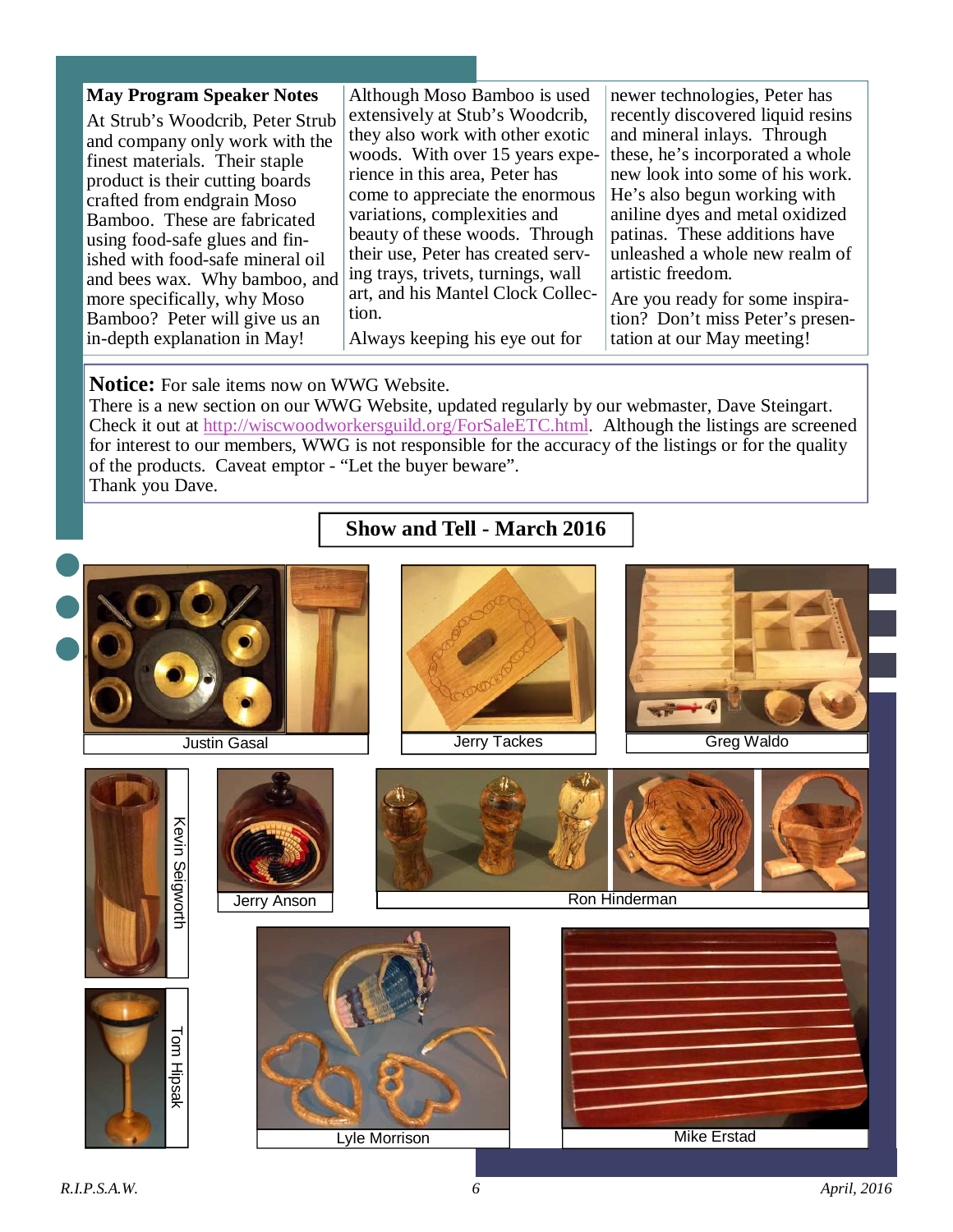# **Presentation March 2016**